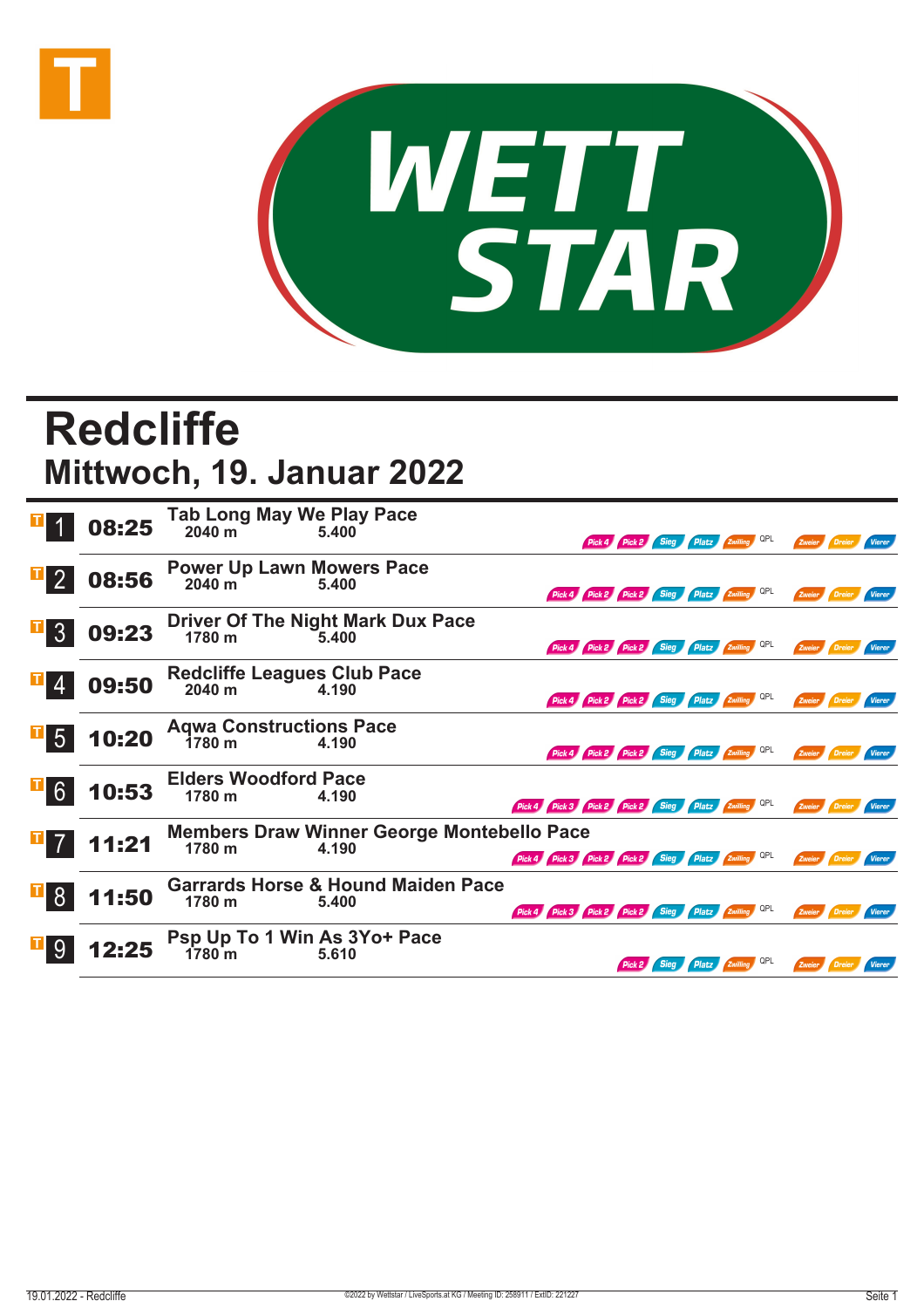|    | Forgive Me       |         | Killer Dragon         |                                                          | Oliver Winkle            |                          | Smooth Cash          |                                                |
|----|------------------|---------|-----------------------|----------------------------------------------------------|--------------------------|--------------------------|----------------------|------------------------------------------------|
| 6  | Fremarksindi     |         | Kimmik                |                                                          | One Hellava Party        |                          | Snuggles Banyula     |                                                |
|    | Frontliner       |         |                       |                                                          |                          |                          |                      |                                                |
|    | Gasmonkey        |         |                       |                                                          | Our Dolly                |                          |                      |                                                |
| h. |                  |         | Manoflisa             |                                                          |                          |                          | Teachers Pet         |                                                |
|    | Heartbreak       |         | <b>Many Delights</b>  |                                                          | Patchwork Jet            |                          | <b>Tee Ravelling</b> |                                                |
|    | Hurrikane King   |         | <b>Master Charles</b> |                                                          | Poser                    |                          | The Crom             |                                                |
|    | Im Isabella      |         | Maywyn A Jug Ortwo    |                                                          | Private Jujon            |                          | The Ragnbone Man     |                                                |
|    | Ima Beach Babe   |         | Meribel               |                                                          | Rayong Princess          |                          | The Whistler         |                                                |
|    | Ima Calvert Rose |         | Miss Mia              |                                                          | Regal Nightshade         |                          | Torque In Control    |                                                |
| h  | Jackeroo Shannon |         | Mister Galvinator     |                                                          | <b>Riverleigh Rocket</b> |                          | Valkvrie Hanover     |                                                |
| ŏ  | Jamaican Resort  |         | Montana One           |                                                          | Rocknroll Dude           |                          | Voodoo Fella         |                                                |
|    | Jet Force        |         | Monterey Jack         |                                                          | Schooby                  |                          | Whata Reactor        |                                                |
|    | Joy Maker        |         | My Girl Blaze         |                                                          | Senora Jujon             |                          | Wild About Town      |                                                |
|    | Keayang Tara     |         | Mygeorgie             |                                                          | Shes All Star            |                          | Willsintown          |                                                |
|    | Kid Calvert      |         |                       | 4                                                        | Shezamaterialgirl        | 8                        | Writeaboutchelsea    |                                                |
|    |                  |         |                       |                                                          |                          |                          |                      |                                                |
|    |                  | Go Away |                       | Kurahaupo Gambler<br>Lorimer Lady<br>Nolonga Your Choice |                          | Our Boy Roy<br>Pageantry |                      | Springfield Spirit<br><b>Tactfilly Miracle</b> |

## **WANN STARTET IHR JOCKEY / FAHRER...**

|                   | 4.6       | A W Barnes     |                   | Angus Garrard | 1,5,6,7,8,9 |  |
|-------------------|-----------|----------------|-------------------|---------------|-------------|--|
| <b>B</b> W Barnes | 1.2.7     | C A Petroff    |                   | Chloe Butler  | 2.3         |  |
| D M Belford       |           | D P Mckenzie   |                   | Dexter Mclean |             |  |
| G W Dixon         | 1,2,8,9   | Justin Elkins  | 5.9               | Leonard Cain  | 1.2.6.8     |  |
| M A Dux           | .3        | M J Elkins     | 2,3,4,6,7         | M P Mcnee     |             |  |
| M P Neilson       | . 3.4     | N M Dawson     | 1,2,3,4,5,6,7,8,9 | P J Greia     | 4.5.6.8     |  |
| P J Mcmullen      | 1,2,3,4,9 | P R Chappenden | 4,5,7             | S H Rushbrook |             |  |
| Sam Clotworthy    | 3,5,6,7   | T J Hodges     | 5.9               | T R Moffat    | 4,5,7,8     |  |
| Taleah Mcmullen   | 1,2,3     | Zac Chappenden | 2,6,8             |               |             |  |

## **WANN STARTET IHR TRAINER...**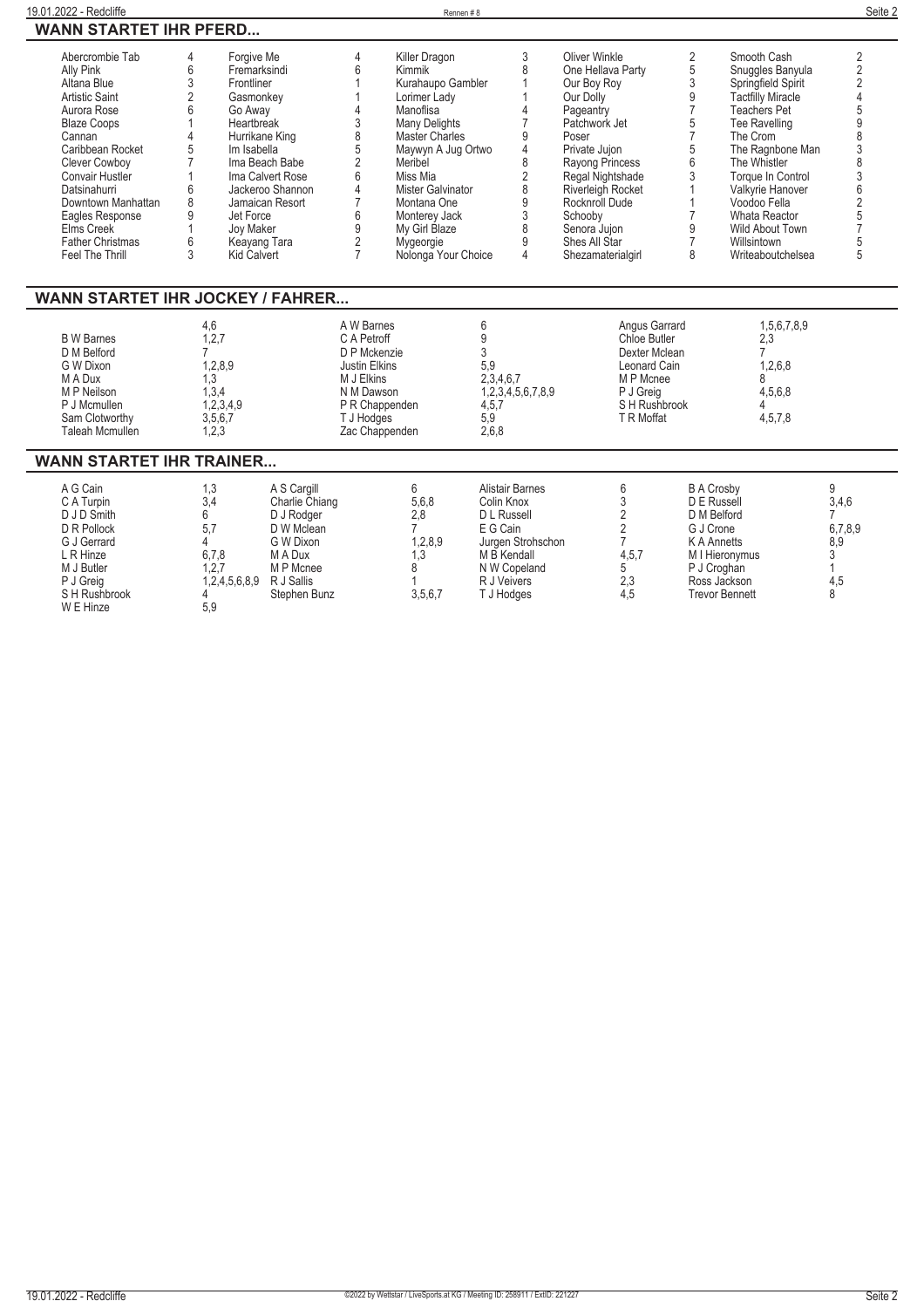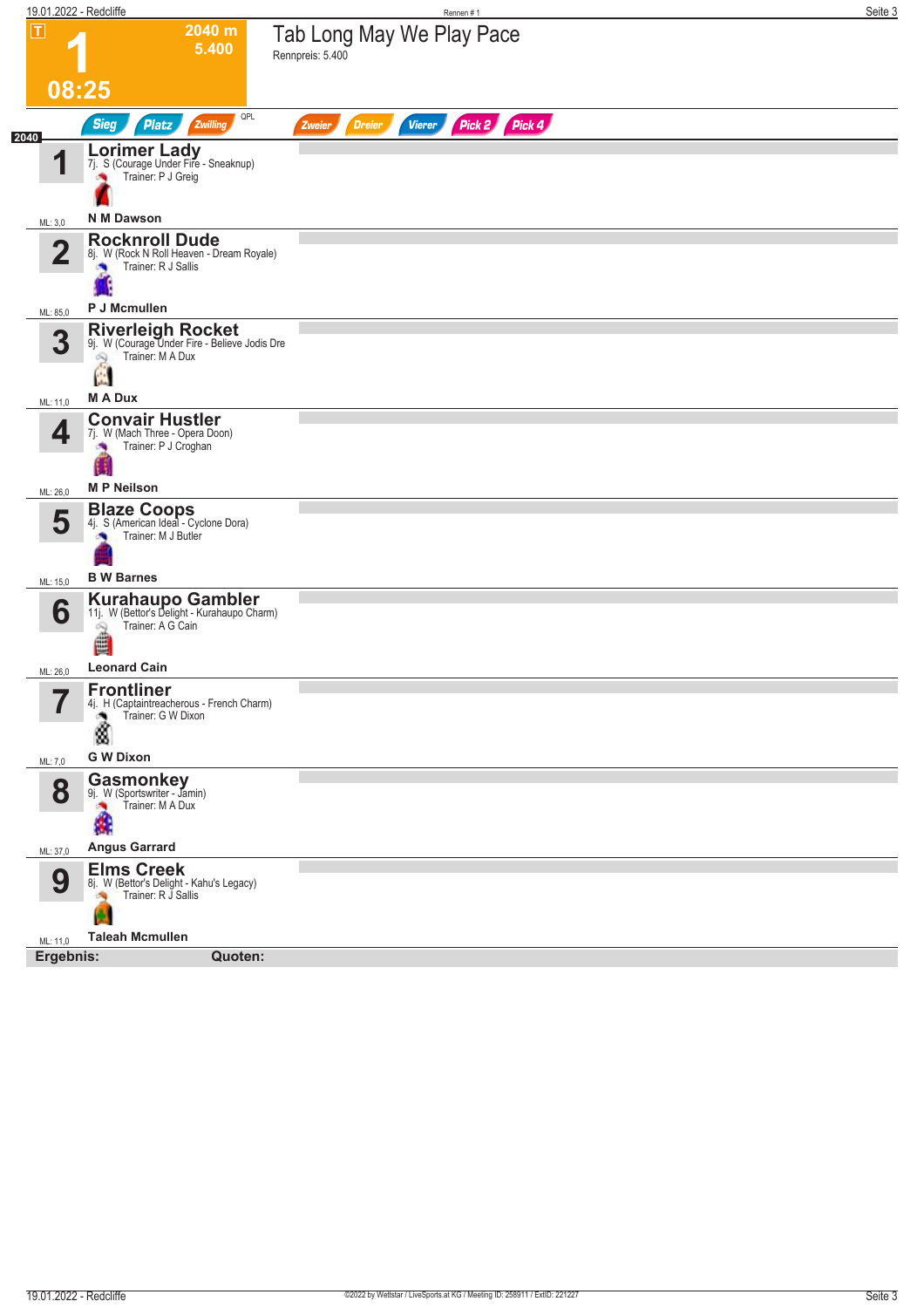|                               | 19.01.2022 - Redcliffe                                                                                                                   | Rennen#2                                                         | Seite 4 |
|-------------------------------|------------------------------------------------------------------------------------------------------------------------------------------|------------------------------------------------------------------|---------|
| $\overline{\mathsf{T}}$       | 2040 m<br>5.400                                                                                                                          | Power Up Lawn Mowers Pace<br>Rennpreis: 5.400                    |         |
|                               | 08:56                                                                                                                                    |                                                                  |         |
| 2040                          | QPL<br><b>Sieg</b><br><b>Platz</b><br>Zwilling                                                                                           | Pick 2 Pick 2 Pick 4<br><b>Vierer</b><br><b>Dreier</b><br>Zweier |         |
| 1                             | <b>Miss Mia</b><br>6j. S (Modern Art - Lets Rocknroll)<br>Trainer: P J Greig                                                             |                                                                  |         |
| ML: 7,0                       | P J Mcmullen                                                                                                                             |                                                                  |         |
| $\mathbf{2}$                  | <b>Oliver Winkle</b><br>9j. W (Art Official - Switch Box Susan)<br>Trainer: E G Cain                                                     |                                                                  |         |
| ML: 35,0                      | <b>Leonard Cain</b>                                                                                                                      |                                                                  |         |
| 3                             | <b>Snuggles Banyula</b> 6j. S (Always A Virgin - Snug Asabug Inarug)<br>Trainer: G W Dixon<br>۸<br>٨                                     |                                                                  |         |
| ML: 18,0                      | <b>G W Dixon</b>                                                                                                                         |                                                                  |         |
| 4                             | Ima Beach Babe<br>5j. S (Sunshine Beach - Lets Rocknroll)<br>Trainer: P J Greig                                                          |                                                                  |         |
| ML: 11,0                      | <b>N M Dawson</b>                                                                                                                        |                                                                  |         |
| 5                             | <b>Artistic Saint</b><br>7j. W (Art Official - Anna Rachelle)<br>Trainer: R J Veivers<br>6Ñ)<br><b>Taleah Mcmullen</b>                   |                                                                  |         |
| ML: 34,0                      | <b>Smooth Cash</b>                                                                                                                       |                                                                  |         |
| 6                             | 6j. W (Mach Three - Shoutaloud)<br>Trainer: M J Butler                                                                                   |                                                                  |         |
| ML: 13,0                      | <b>B W Barnes</b>                                                                                                                        |                                                                  |         |
| $\overline{\phantom{a}}$<br>T | <b>Keayang Tara</b><br>5j. S (Western Terror - Emma Jade)<br>Trainer: M J Butler                                                         |                                                                  |         |
| ML: 95,0                      | <b>Chloe Butler</b>                                                                                                                      |                                                                  |         |
| 8                             | Voodoo Fella<br>5j. W (Mr Feelgood - Timid Lady)<br>Trainer: D L Russell<br>è                                                            |                                                                  |         |
| ML: 11,0                      | <b>M J Elkins</b>                                                                                                                        |                                                                  |         |
| 9<br>ML: 18,0                 | <b>Springfield Spirit</b><br>10j. W (Village Jasper - Charlize Theron)<br>Trainer: D J Rodger<br>$\mathcal{P}$<br>V.A.<br>Zac Chappenden |                                                                  |         |
| Ergebnis:                     | Quoten:                                                                                                                                  |                                                                  |         |
|                               |                                                                                                                                          |                                                                  |         |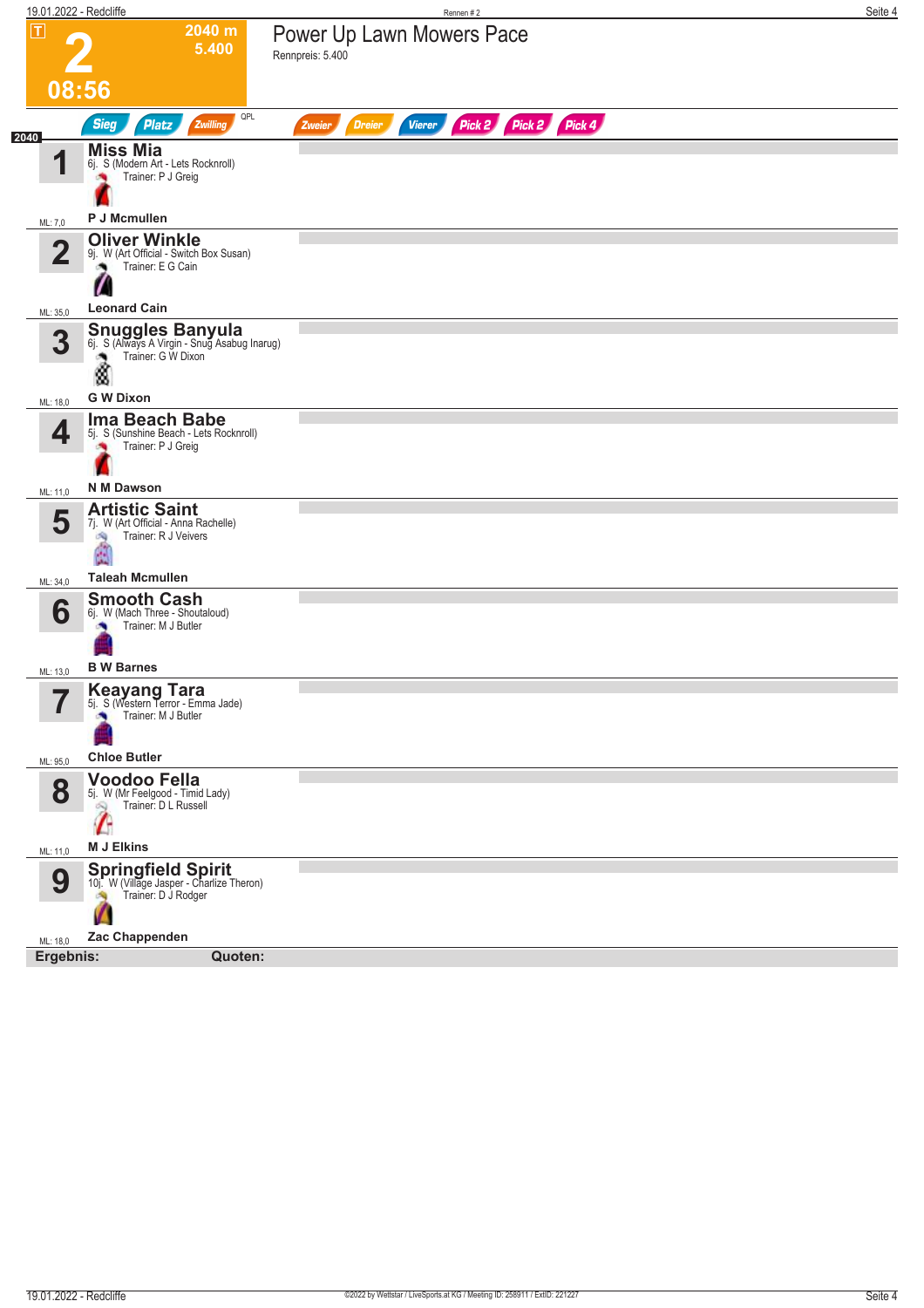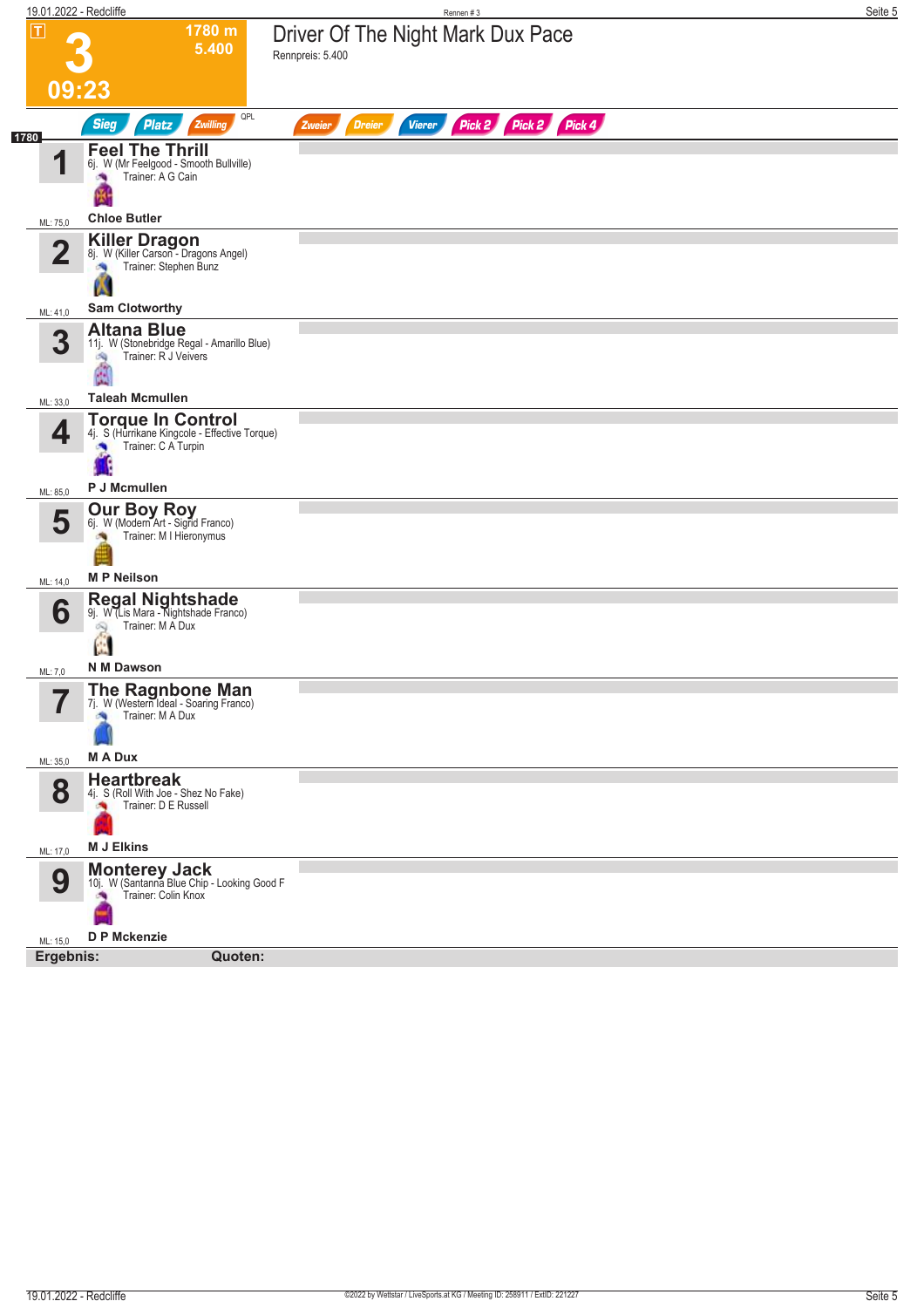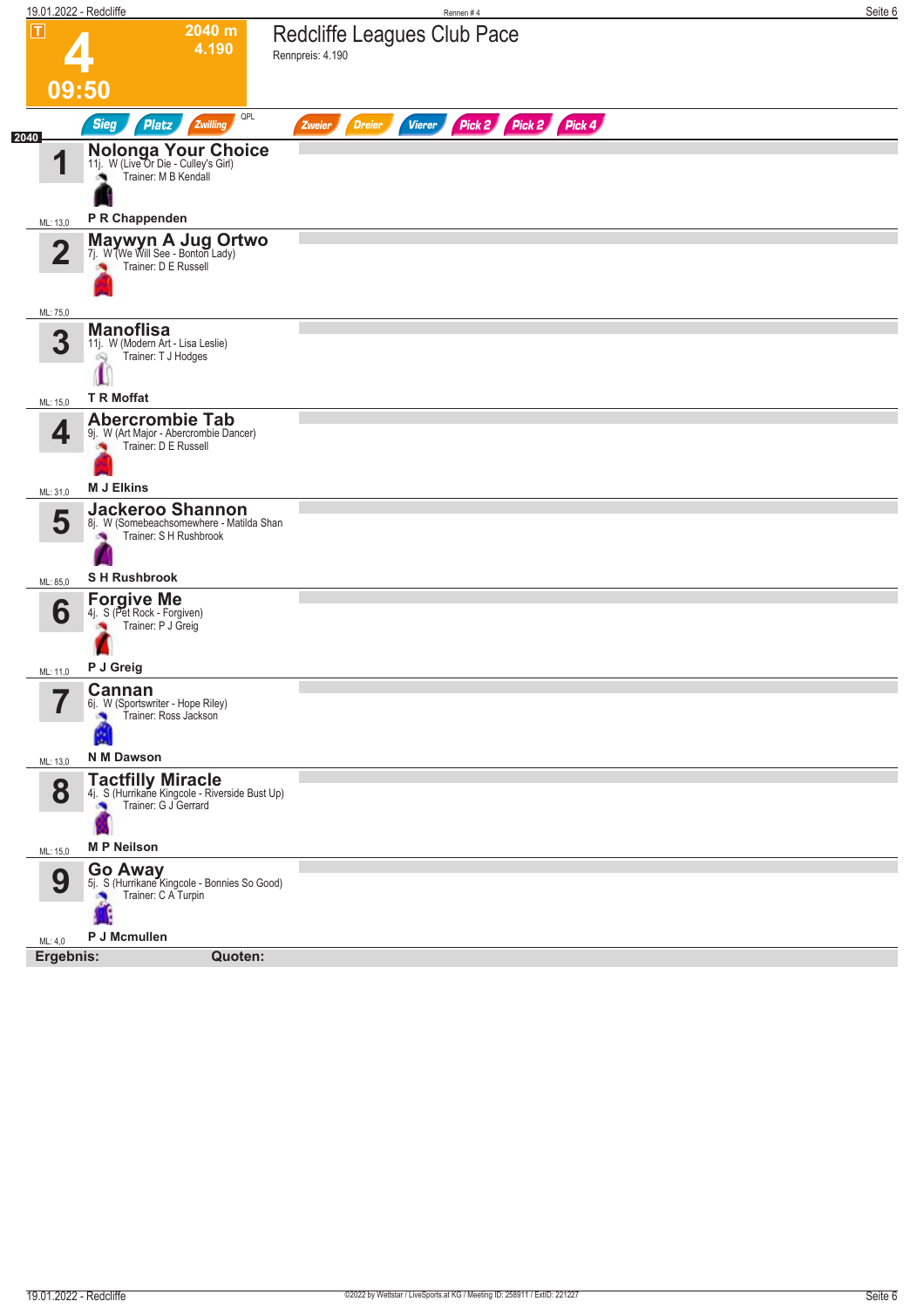|                         | 19.01.2022 - Redcliffe                                                                           | Rennen#5                                                         | Seite 7 |
|-------------------------|--------------------------------------------------------------------------------------------------|------------------------------------------------------------------|---------|
| П                       | 1780 m<br>4.190                                                                                  | <b>Aqwa Constructions Pace</b><br>Rennpreis: 4.190               |         |
|                         | 10:20                                                                                            |                                                                  |         |
|                         | QPL<br><b>Sieg</b><br><b>Platz</b><br>Zwilling                                                   | Pick 2 Pick 2 Pick 4<br><b>Dreier</b><br><b>Vierer</b><br>Zweier |         |
| 1780<br>И               | Im Isabella<br>9j. S (Badlands Hanover - Iced Bolly)<br>Trainer: Stephen Bunz<br>询               |                                                                  |         |
| ML: 41,0                | <b>Sam Clotworthy</b>                                                                            |                                                                  |         |
| $\overline{\mathbf{2}}$ | Writeaboutchelsea<br>10j. S (Sportswriter - Riverina Chelsea)<br>Trainer: T J Hodges<br>Q        |                                                                  |         |
| ML: 37,0                | <b>T J Hodges</b>                                                                                |                                                                  |         |
| 3                       | <b>Teachers Pet</b><br>5j. S (Pet Rock - Ima Rock Princess)<br>Trainer: P J Greig                |                                                                  |         |
| ML: 11,0                | P J Greig                                                                                        |                                                                  |         |
| 4                       | <b>Private Jujon</b><br>10j. W (Sir Galvinator - Gemalot)<br>Trainer: Ross Jackson<br>×          |                                                                  |         |
| ML: 35,0                | N M Dawson                                                                                       |                                                                  |         |
| 5                       | <b>One Hellava Party</b><br>4j. W (Village Jolt - American Cherry)<br>Trainer: N W Copeland<br>× |                                                                  |         |
| ML: 44,0                | <b>Angus Garrard</b>                                                                             |                                                                  |         |
| 6                       | <b>Whata Reactor</b><br>6j. S (Auckland Reactor - Narnie)<br>Trainer: W E Hinze                  |                                                                  |         |
| ML: 13,0                | <b>Justin Elkins</b>                                                                             |                                                                  |         |
| ۳,                      | <b>Patchwork Jet</b><br>7j. W (Camelot Hall - Jet Avalanche)<br>Trainer: Charlie Chiang          |                                                                  |         |
| ML: 11,0                | <b>Angus Garrard</b>                                                                             |                                                                  |         |
| 8                       | Willsintown<br>7j. W (We Will See - Iam In Front)<br>Trainer: M B Kendall                        |                                                                  |         |
| ML: 19,0                | P R Chappenden                                                                                   |                                                                  |         |
| 9                       | <b>Caribbean Rocket</b><br>6j. W (Caribbean Blaster - Peggyrocket)<br>Trainer: D R Pollock<br>м  |                                                                  |         |
| ML: 12,0                | <b>T R Moffat</b>                                                                                |                                                                  |         |
| Ergebnis:               | Quoten:                                                                                          |                                                                  |         |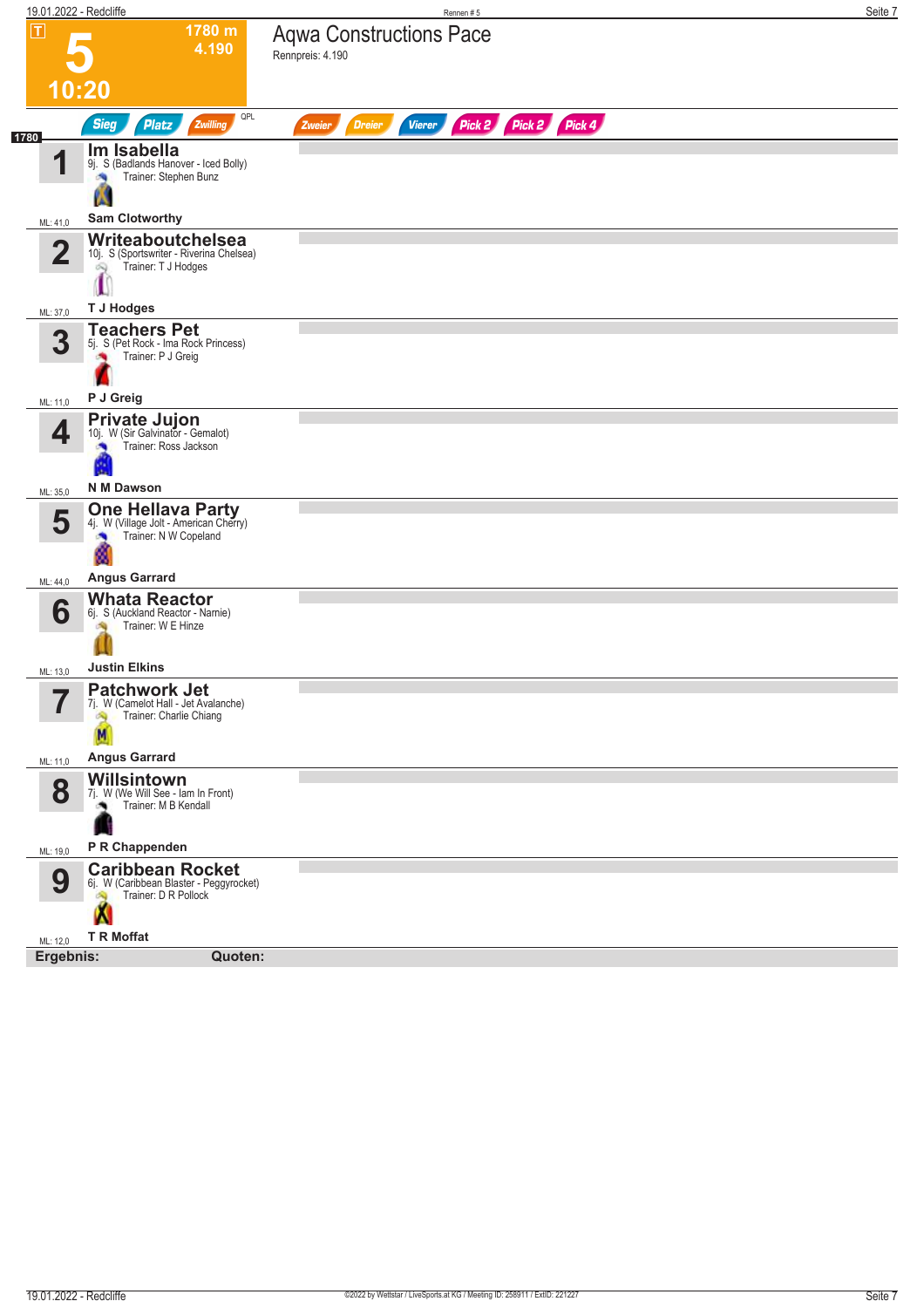| 19.01.2022 - Redcliffe   |                                                                                                   | Rennen#6                                                                | Seite 8 |
|--------------------------|---------------------------------------------------------------------------------------------------|-------------------------------------------------------------------------|---------|
| $\boxed{\mathbf{T}}$     | 1780 m<br>4.190                                                                                   | <b>Elders Woodford Pace</b><br>Rennpreis: 4.190                         |         |
|                          | 10:53                                                                                             |                                                                         |         |
| 1780                     | QPL<br><b>Sieg</b><br><b>Platz</b><br>Zwilling                                                    | Pick 2 Pick 2 Pick 3 Pick 4<br><b>Dreier</b><br><b>Vierer</b><br>Zweier |         |
| И                        | Valkyrie Hanover<br>6j. S (Mr Feelgood - Vomo Hanover)<br>Trainer: L R Hinze                      |                                                                         |         |
| ML: 18,0                 | N M Dawson                                                                                        |                                                                         |         |
| $\bf{2}$                 | <b>Ally Pink</b><br>6j. S (Mr Feelgood - Miss Bulle)<br>Trainer: Charlie Chiang                   |                                                                         |         |
| ML: 17,0                 | <b>Leonard Cain</b>                                                                               |                                                                         |         |
| 3                        | <b>Ima Calvert Rose</b><br>7j. S (Majestic Son - Im Rite Or Wrong)<br>Trainer: A S Cargill<br>确   |                                                                         |         |
| ML: 32,0                 | Zac Chappenden                                                                                    |                                                                         |         |
| 4                        | <b>Aurora Rose</b><br>4j. S (Rock N Roll Heaven - Devoy)<br>Trainer: P J Greig                    |                                                                         |         |
| ML: 18,0                 | P J Greig                                                                                         |                                                                         |         |
| 5                        | <b>Jet Force</b><br>4j. H (Art Major - Learjet)<br>Trainer: D E Russell                           |                                                                         |         |
| ML: 16,0                 |                                                                                                   |                                                                         |         |
| 6                        | <b>Father Christmas</b><br>11j. W (Love You - Juliana)<br>Trainer: Alistair Barnes<br>m           |                                                                         |         |
| ML: 18,0                 | A W Barnes                                                                                        |                                                                         |         |
| $\overline{\phantom{a}}$ | <b>Datsinahurri</b><br>4j. S (Hurrikane Kingcole - Datsalife)<br>Trainer: D J D Smith             |                                                                         |         |
| ML: 245,0                | <b>M J Elkins</b>                                                                                 |                                                                         |         |
| 8                        | <b>Rayong Princess</b><br>8j. S (Rob Roy Mattgregor - Morning Fire)<br>Trainer: Stephen Bunz<br>W |                                                                         |         |
| ML: 18,0                 | <b>Sam Clotworthy</b>                                                                             |                                                                         |         |
| 9                        | Fremarksindi<br>6j. S (Modern Art - Issy Revonah)<br>Trainer: G J Crone<br>Q<br>M                 |                                                                         |         |
| ML: 75,0                 | <b>Angus Garrard</b>                                                                              |                                                                         |         |
| Ergebnis:                | Quoten:                                                                                           |                                                                         |         |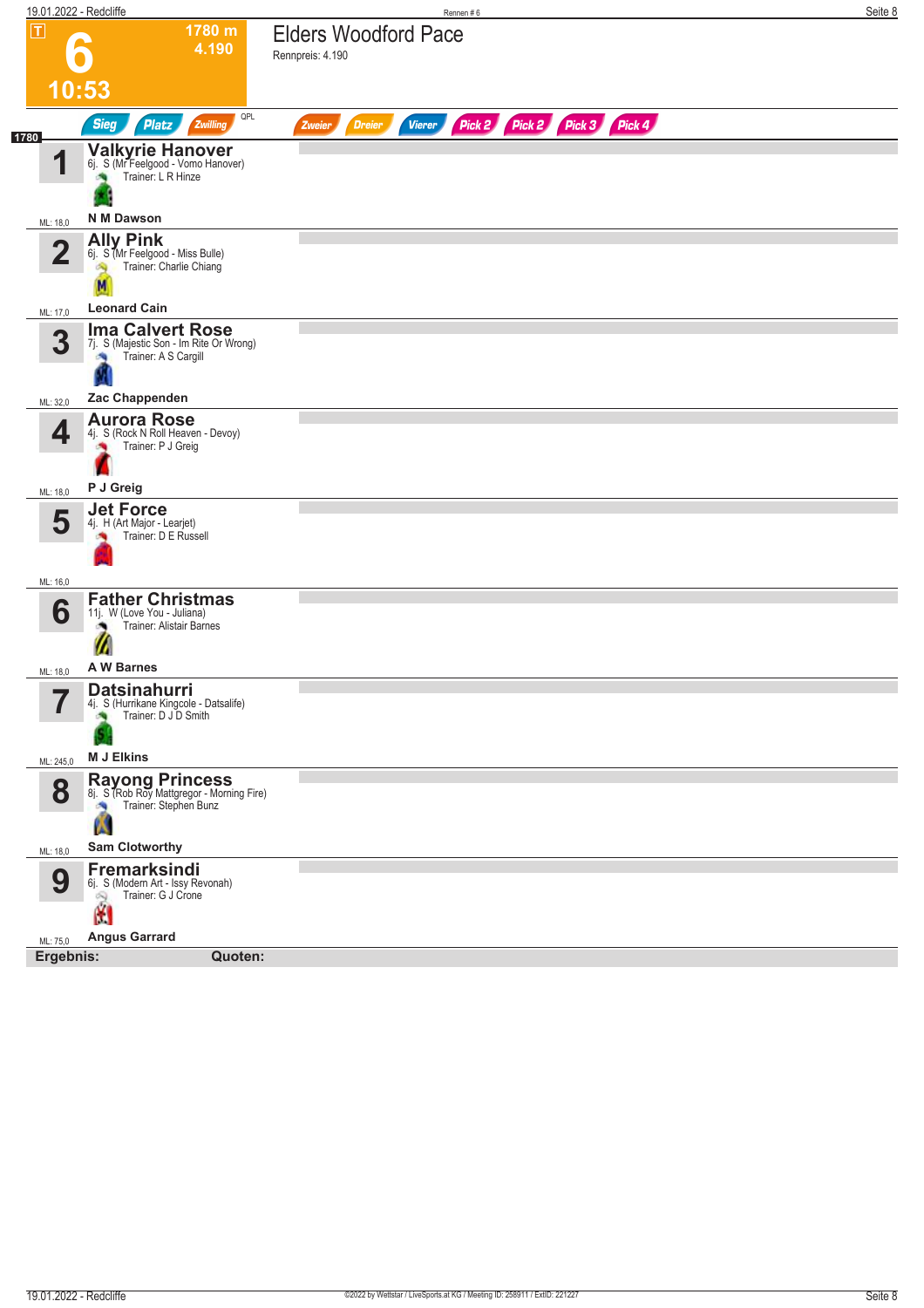|                                            | 19.01.2022 - Redcliffe                                                                             | Rennen #7                                                                  | Seite 9 |
|--------------------------------------------|----------------------------------------------------------------------------------------------------|----------------------------------------------------------------------------|---------|
| $ \mathsf{T} $                             | 1780 m<br>4.190                                                                                    | Members Draw Winner George Montebello Pace<br>Rennpreis: 4.190             |         |
|                                            | 11:21                                                                                              |                                                                            |         |
| 1780                                       | QPL<br><b>Sieg</b><br><b>Platz</b><br>Zwilling                                                     | Pick 2 Pick 3 Pick 4<br>Pick 2<br><b>Dreier</b><br><b>Vierer</b><br>Zweier |         |
| И                                          | <b>Poser</b><br>6j. S (Sportswriter - Canugrinforme)<br>Trainer: Stephen Bunz<br>z                 |                                                                            |         |
| ML: 41,0                                   | <b>Sam Clotworthy</b>                                                                              |                                                                            |         |
| $\overline{2}$                             | <b>Pageantry</b><br>10j. W (Art Major - Gracie Hart)<br>Trainer: L R Hinze<br><b>N M Dawson</b>    |                                                                            |         |
| ML: 18,0                                   | <b>Kid Calvert</b>                                                                                 |                                                                            |         |
| 3                                          | 8j. W (Badlands Hanover - Kate Au Penny)<br>Trainer: Jurgen Strohschon<br>×                        |                                                                            |         |
| ML: 26,0                                   | <b>M J Elkins</b>                                                                                  |                                                                            |         |
| 4                                          | <b>Schooby</b><br>6j. W (Shoobees Place - River Valley Romanc<br>Trainer: G J Crone                |                                                                            |         |
| ML: 39,0                                   | <b>Angus Garrard</b>                                                                               |                                                                            |         |
| 5                                          | <b>Shes All Star</b><br>5j. S (Follow The Stars - She Likes Gold)<br>Trainer: M J Butler           |                                                                            |         |
| ML: 195,0                                  | <b>B</b> W Barnes                                                                                  |                                                                            |         |
| 6                                          | <b>Clever Cowboy</b><br>7j. W (Western Terror - Live And Learn)<br>Trainer: D M Belford<br>ш       |                                                                            |         |
| ML: 21,0                                   | <b>D</b> M Belford                                                                                 |                                                                            |         |
| $\overline{\phantom{a}}$<br>$\blacksquare$ | <b>Jamaican Resort</b><br>6j. W (Caribbean Blaster - Kildare Resort)<br>Trainer: D R Pollock<br>A, |                                                                            |         |
| ML: 21,0                                   | <b>T R Moffat</b>                                                                                  |                                                                            |         |
| 8                                          | <b>Many Delights</b><br>10j. W (Bettor's Delight - Mamouna)<br>Trainer: D W Mclean<br>倒            |                                                                            |         |
| ML: 85,0                                   | <b>Dexter Mclean</b>                                                                               |                                                                            |         |
| 9                                          | <b>Wild About Town</b><br>8j. W (Town Champion - Wildlife Princess)<br>Trainer: M B Kendall<br>ு   |                                                                            |         |
| ML: 95,0                                   | P R Chappenden                                                                                     |                                                                            |         |
| Ergebnis:                                  | Quoten:                                                                                            |                                                                            |         |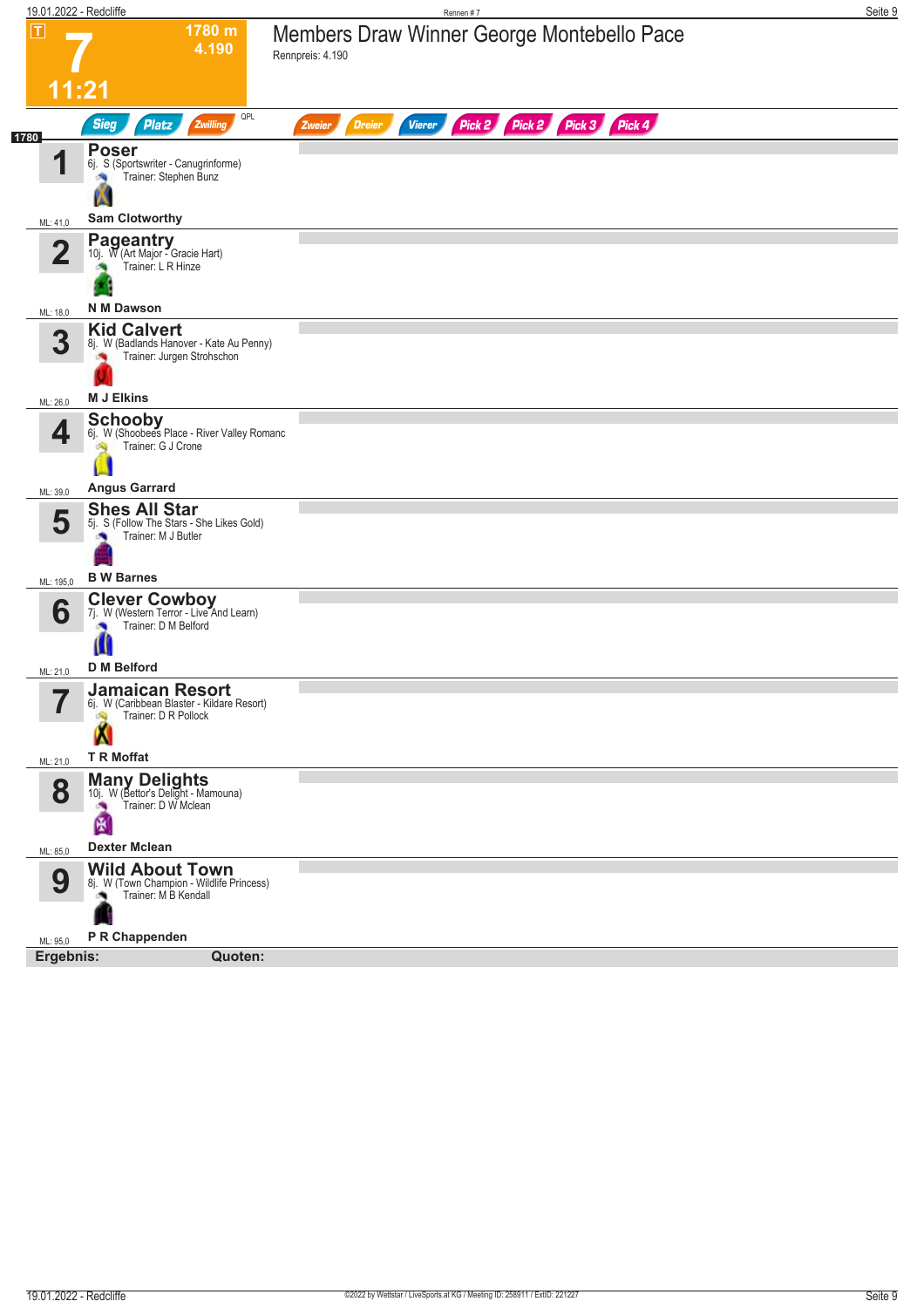| 19.01.2022 - Redcliffe |                                                                                                                           | Rennen#8                                                                | Seite 10 |
|------------------------|---------------------------------------------------------------------------------------------------------------------------|-------------------------------------------------------------------------|----------|
| $\boxed{\mathsf{T}}$   | 1780 m<br>5.400                                                                                                           | Garrards Horse & Hound Maiden Pace<br>Rennpreis: 5.400                  |          |
|                        | 11:50                                                                                                                     |                                                                         |          |
| 1780                   | QPL<br>Sieg<br><b>Platz</b><br>Zwilling                                                                                   | Pick 2 Pick 2 Pick 3 Pick 4<br><b>Dreier</b><br><b>Vierer</b><br>Zweier |          |
| и                      | <b>My Girl Blaze</b><br>4j. S (Hes Watching - Pennsbury)<br>Trainer: Charlie Chiang                                       |                                                                         |          |
| ML: 14,0               | <b>Angus Garrard</b>                                                                                                      |                                                                         |          |
| $\overline{2}$         | <b>Meribel</b><br>3j. S (Hes Watching - Tout Le Monde)<br>Trainer: G W Dixon<br>×                                         |                                                                         |          |
|                        |                                                                                                                           |                                                                         |          |
| ML: 27,0<br>3          | <b>G W Dixon</b><br><b>Mister Galvinator</b><br>3j. H (Rock N Roll Heaven - Elegant Posh)<br>Trainer: M P Mcnee<br>×<br>M |                                                                         |          |
| ML: 95,0               | <b>MP</b> Mcnee                                                                                                           |                                                                         |          |
| 4                      | <b>Kimmik</b><br>5j. S (A Rocknroll Dance - Lady Kardashian)<br>Trainer: Trevor Bennett                                   |                                                                         |          |
| ML: 37,0               | <b>Leonard Cain</b>                                                                                                       |                                                                         |          |
| 5<br>ML: 15,0          | Hurrikane King<br>4j. W (Hurrikane Kingcole - Shapely Hips)<br>Trainer: D J Rodger<br>肉<br>Zac Chappenden                 |                                                                         |          |
|                        | Shezamaterialgirl<br>3j. S (Lanercost - Montana Rockstar)                                                                 |                                                                         |          |
| 6                      | Trainer: K A Annetts<br>óQ,<br>$\bullet$                                                                                  |                                                                         |          |
| ML: 26,0               | <b>T R Moffat</b>                                                                                                         |                                                                         |          |
| 7<br>П                 | <b>Downtown Manhattan</b><br>5j. H (Lanercost - Manhattan Montana)<br>Trainer: L R Hinze                                  |                                                                         |          |
| ML: 11,0               | N M Dawson                                                                                                                |                                                                         |          |
| 8                      | <b>The Whistler</b><br>4j. S (Cammibest - Chastize)<br>Trainer: P J Greig                                                 |                                                                         |          |
| ML: 9,0                | P J Greig                                                                                                                 |                                                                         |          |
| 9                      | <b>The Crom</b><br>7j. W (Abercrombie Dexter - To Live For)<br>Trainer: G J Crone<br>Ŵ.<br>M                              |                                                                         |          |
| ML: 15,0               | <b>Angus Garrard</b>                                                                                                      |                                                                         |          |
| Ergebnis:              | Quoten:                                                                                                                   |                                                                         |          |
|                        |                                                                                                                           |                                                                         |          |